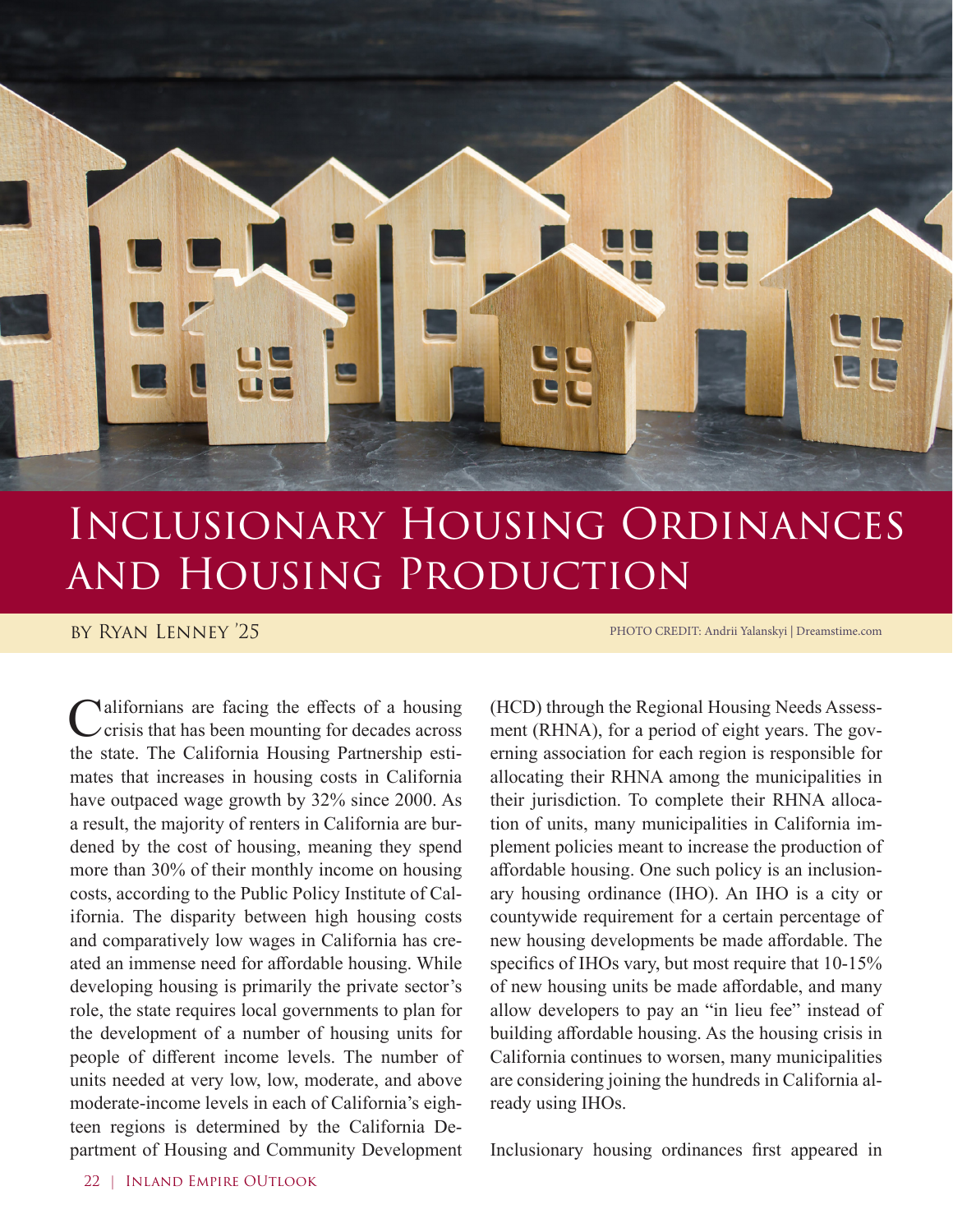California in the early 1970s. The 1970s marked the start of an increasing disparity between housing prices and wages in California, and many municipalities began to look for ways to advance affordable housing. Orange County was among the first in California to adopt an IHO, in response to a growing need for affordable housing throughout the county. Orange County's IHO was later phased out, but throughout the following decade dozens of new IHOs were implemented in California. By the 1990s, a study by the California Coalition for Rural Housing showed that 64 California local governments were using IHOs. In 2003, a study by the Non-Profit Housing Coalition of Northern California (NPH) concluded that this number had nearly doubled to 107. The most recent statewide study on IHO programs, conducted in 2007 by NPH, shows that there are 170 jurisdictions using IHOs.Although there has not been a statewide study of IHOs conducted since 2007, the number of jurisdictions using IHOs has likely increased following new legal precedent and pressures from the state to increase the availability of affordable housing.

The legality of inclusionary housing ordinances has long been contested in California. Throughout the early 2000s, a number of lawsuits were brought against cities using IHOs. In 2001, the City of Napa had its IHO upheld by the courts in *Home Builders Association of Northern California v. City of Napa*. Similar decisions in favor of IHOs were reached in *Action Apartments Assn v. City of Santa Monica* in 2008, and in *California Building Industry Assn. v. City of San Jose* in 2013. These cases primarily established the right of cities to use IHOs to compel developers to sell a percentage of units at an affordable rate. They did not raise the issue of cities requiring developers to set rent at an affordable rate. In 2009, IHOs relating to rent were challenged in *Palmer/ Sixth Street Properties, L.P v. City of Los Angeles*, and were declared invalid under the Costa-Hawkins Act of 1995, which greatly limited rent control in the state. After the decision in *Palmer v. City of Los Angeles*, many municipalities suspended their IHOs, or modified them to allow for developers to opt out by paying a fee instead of producing affordable housing. Nearly a decade passed with IHOs in a largely unenforceable limbo, until the passing of California

Assembly Bill 1505 in 2017. AB1505 authorized any city or county in California to adopt ordinances requiring new developments in their jurisdiction to include a percentage of affordable housing for moderate-income, low-income, very low-income, or extremely low-income households. It also included a provision to allow the Department of Housing and Community Development to require cities to implement IHOs, but this provision does not take effect until 2027.

With the legality of IHOs in California now established by AB 1505, the question remains as to whether IHOs are an effective tool to produce affordable housing. A 2004 study of IHOs in Los Angeles County and Orange County by the Reason Foundation found that IHOs had an adverse effect on the price and production of housing in cities where they were used. By analyzing the production of affordable housing in thirteen cities with IHOs, the Reason Foundation study concluded that IHOs only resulted in the production of 34 affordable units each year on average. In addition to this relatively low production of affordable housing, the study found that each inclusionary housing unit came at a cost of over \$570,000, by comparing a hypothetical affordable price to the average market rate cost for housing in each city. The results of the Reason Foundation study are supported by a more recent study conducted by university researchers in 2009 titled "Market Effects of Inclusionary Zoning." This study analyzed housing prices in California from 1988-2005 and determined that jurisdictions using IHOs experienced an increase in the cost of single-family homes.

Other studies challenge the conclusion that IHOs can have negative effects on the housing market. One, "Can Inclusionary Zoning Be an Effective and Efficient Housing Policy? Evidence from Los Angeles and Orange Counties," was conducted by academic researchers and the housing non-profit organization Adobe Communities in 2010. It studied the effectiveness of IHOs in Los Angeles and Orange Counties by comparing them to other affordable housing policies and analyzing the impact of IHOs on housing markets. This study determined that there is little evidence to support an adverse effect of IHOs on hous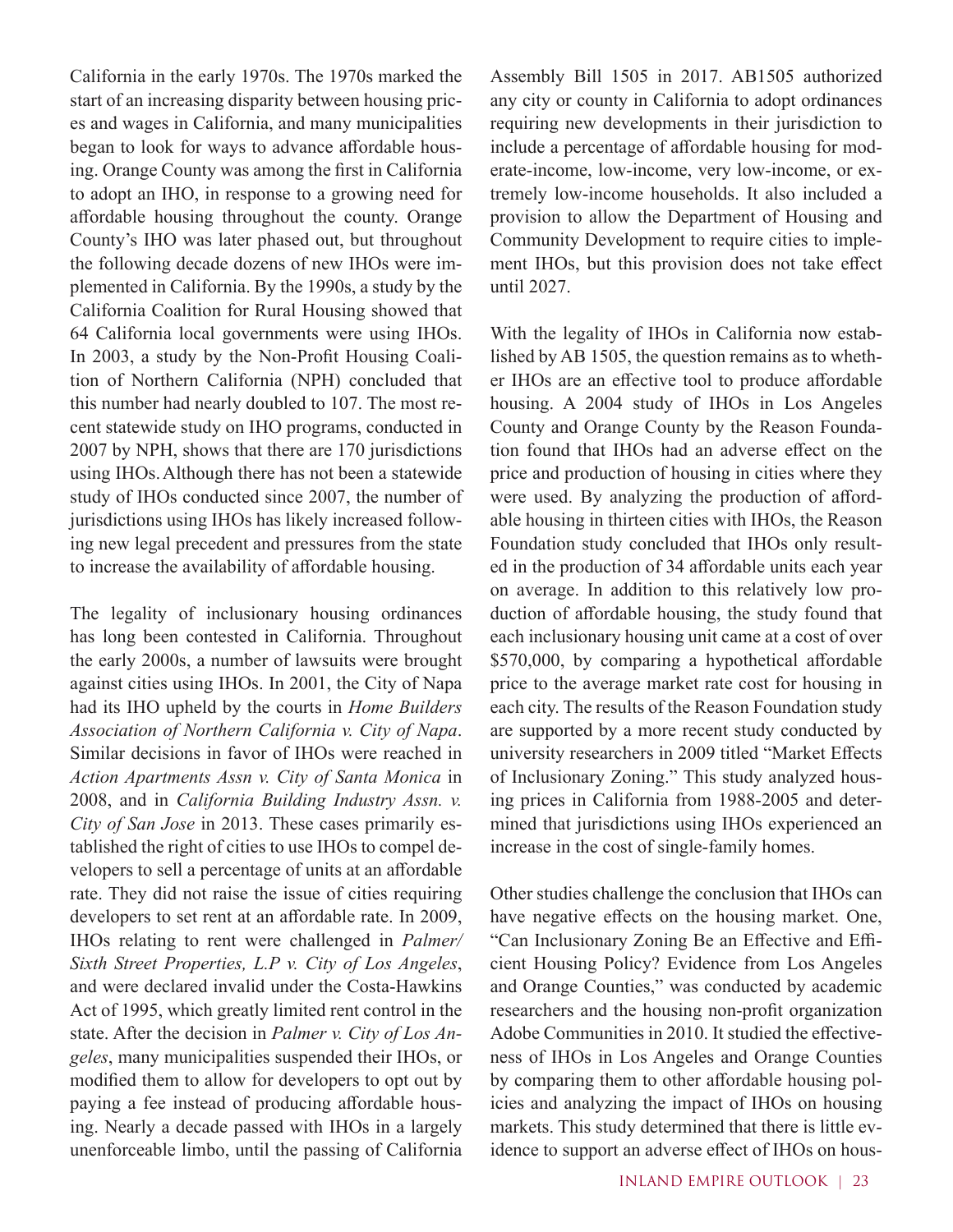ing supply in Los Angele County or Orange County. The main difference in methodology between the 2010 study and other studies which drew contrary conclusions, such as the Reason Foundation's 2004 study on IHOs, was the 2010 study's recognition that many cities use incentives to offsets costs to developers in tandem with their IHOs.

Most California municipalities with IHOs use a variety of methods to reduce the cost of building affordable housing for developers, including density bonuses, fee reductions, and subsidies. These developer incentives help to prevent developers from pushing costs incurred by IHOs onto the housing market. By housing in those five counties, the study concluded that cities using both IHOs and several incentive programs were more likely to produce affordable housing.

While current research suggests that IHOs paired with developer incentives can increase the supply of affordable housing, potential differences in the efficacy of IHOs in coastal and inland municipalities have not been adequately examined. Existing studies on IHOs in California have focused primarily on densely populated coastal communities, such as Orange County and Los Angeles County, leaving a significant gap in research concerning the use of



recognizing these incentives in its research, the 2010 study determined that IHOs with density bonuses result in an overall increase in the supply of housing. A more recent study of IHOs in Southern California conducted in 2015 by a researcher at the University of California Irvine supported the findings of the 2010 study. Using a survey sent out to Los Angeles, Orange, Riverside, San Bernardino, and Ventura counties, the 2015 study showed that over 80% of cities using IHOs in Southern California also offer density bonuses and other incentives to developers as a means of encouraging the production of affordable housing. By analyzing the production of affordable

IHOs in inland municipalities. Inland cities in California are typically less built out than urbanized coastal cities, and they have considerably different housing markets as a result. The lack of research on IHOs in inland California is an impediment to many local governments' abilities to make informed housing policy decisions. It is especially important that information on IHOs in inland California be available in the near future, as many municipalities are restructuring their housing policies for the 6<sup>th</sup> cycle of RHNA and Housing Elements.

This article aims to address the current shortcomings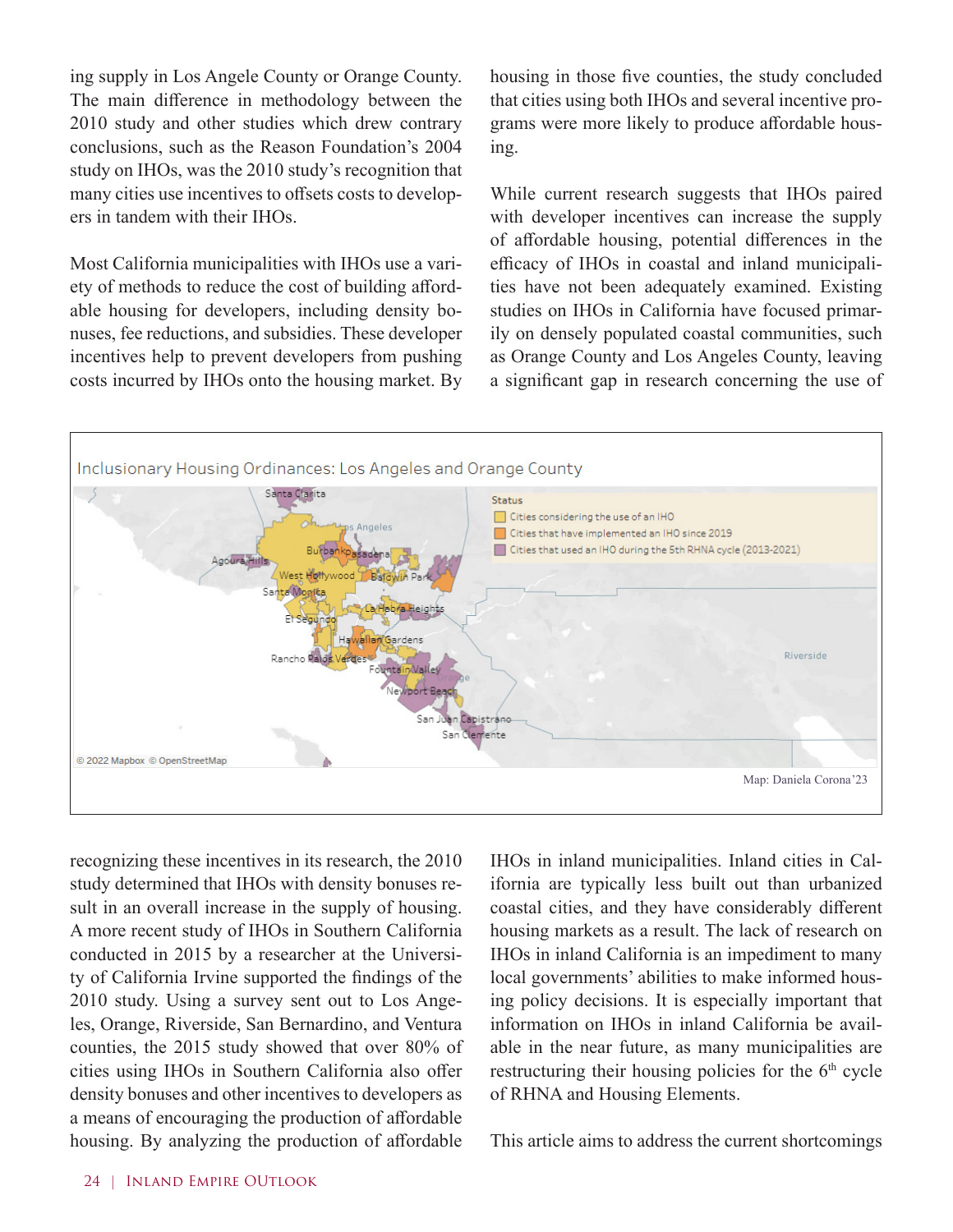of research on IHOs in California by comparing the use of IHOs in Riverside County and San Bernardino County to Los Angeles County and Orange County. It focuses on the questions: Do cities in inland Southern California counties use IHOs on a similar scale to those in coastal counties, and are IHOs in either area effective at accomplishing RHNA requirements for affordable housing? We analyze this question by comparing the progress made by cities with and without IHOs in each county on completing their 5<sup>th</sup> cycle RHNA housing allocations, which spanned 2013-2021. Production of affordable housing was estimated by the number of permits for housing units approved at very low and low-income levels during the 5th cycle. Production levels were then compared between cities in Los Angeles County, Orange County, Riverside County and San Bernardino County to identify any differences in the effectiveness of IHOs in inland and coastal areas of California that previous studies may have overlooked. This study builds upon previous research concerning the efficacy of IHOs, but its results were more representative of the diversity of housing markets in cities across California.

To analyze the use and efficacy of IHOs in Los Angeles County, Orange County, Riverside County and San Bernardino County, we studied the Housing Element and municipal code of each city in these counties to determine where IHOs are used. Only IHOs used in the 5<sup>th</sup> cycle of Housing Elements and RHNA allocations, from 2013-2021, were considered. IHOs which were not in use for more than three years, meaning they were either implemented and quickly repealed or implemented after 2019, were not considered to have significantly influenced housing production during the  $5<sup>th</sup>$  cycle, but were noted in the study. In inland counties, six cities with IHOs were identified. These were Chino Hills, Fontana, Highland, Montclair and Yucaipa in San Bernardino County, and Calimesa in Riverside County. In coastal counties, twenty-three cities with IHOs were identified. These cities were Brea, Huntington Beach, Irvine, Laguna Beach, Laguna Woods, La Habra, Newport Beach, San Clemente, San Juan Capistrano, and Santa Ana in Orange County, and Agoura Hills, Avalon, Burbank, Calabasas, Claremont, Duarte, La Verne, Pasadena, Rancho Palos Verdes, San Dimas, Santa Clarita, Santa Monica and West Hollywood in Los Angeles County.

We then utilized the Annual Progress Report (APR) data published by HCD to determine each city's prog-



Figure 1: Comparison of 5<sup>th</sup> cycle RHNA completion of cities in Los Angeles County and Orange County based on their use of IHOs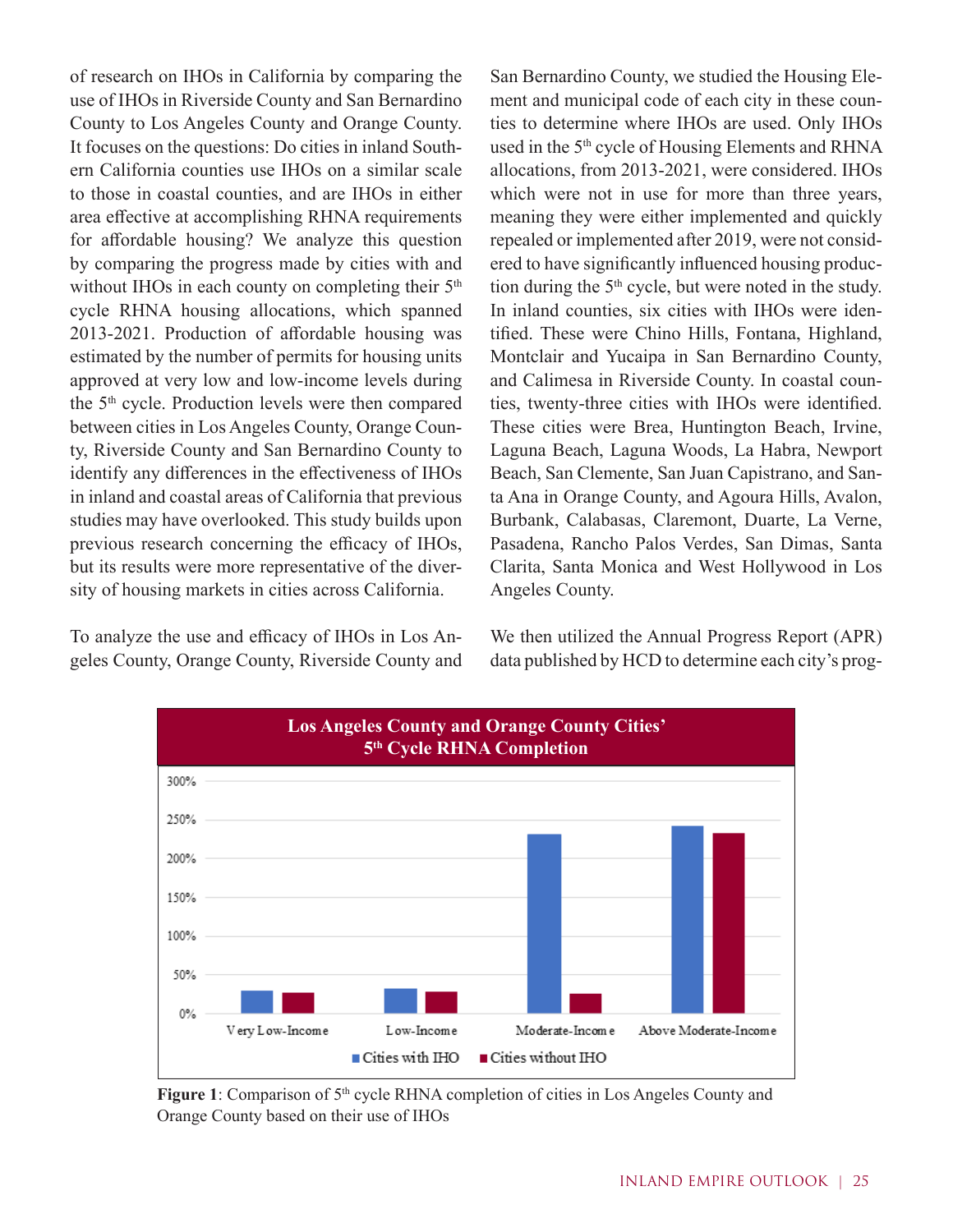ress towards completing their 5<sup>th</sup> cycle RHNA allocation for very low, low, moderate, and above moderate-income housing units. Data for very low and low-income units was used to estimate the amount of affordable housing developed in each city. Data for moderate and above moderate units was included to test whether cities with IHOs experienced a decrease in housing development at higher income levels. We also included the total RHNA allocation to each city for the  $5<sup>th</sup>$  cycle to measure each city's progress towards completion. We collected data for each city in Los Angeles County, Orange County, Riverside County and San Bernardino County, divided it between inland and coastal regions, and split it into categories for cities with IHOs and cities without IHOs.

In the two coastal counties, cities with IHOs completed a greater percentage of their RHNA allocation for affordable units than cities without IHOs. Cities with IHOs completed 31% of their RHNA allocation, with 4,476 permits approved for very low and low-income units. Cities without IHOs approved 16,463 permits, which represents a greater number of units overall, but only a 27% RHNA completion rate. Cities with IHOs in coastal counties also completed a greater percentage of their RHNA allocation for moderate and above moderate-income housing than those without, with 51,266 permits approved for a 239% RHNA completion rate. In cities without IHOs, permits were approved for 156,008 moderate and above moderate-income units for a RHNA completion rate of 175%. These findings indicate that cities with IHOs in coastal counties did not experience a decrease in the production of housing in other sectors. In fact, as shown in Figure 1, cities with IHOs in coastal counties completed a greater percentage of their RHNA allocation in every income category than cities without IHOs.

In the two Inland Empire counties, IHOs had a similarly positive effect on the production of affordable housing. In cities with IHOs, permits were approved for 504 very low and low-income units during the 5<sup>th</sup> cycle, which represents a 10% RHNA completion rate. In cities without IHOs, permits were approved for 2,231 very low and low-income units for a 5% RHNA completion rate. For moderate and above moderate-income housing, cities in inland counties with IHOs approved permits for 6,835 units for an 88% RHNA completion rate. In cities without IHOs, permits were approved for 44,273 units at these income levels for a 66% RHNA completion rate. As



**Figure 2:** Comparison of 5<sup>th</sup> cycle RHNA completion of cities in Riverside County and San Bernardino County based on their use of IHOs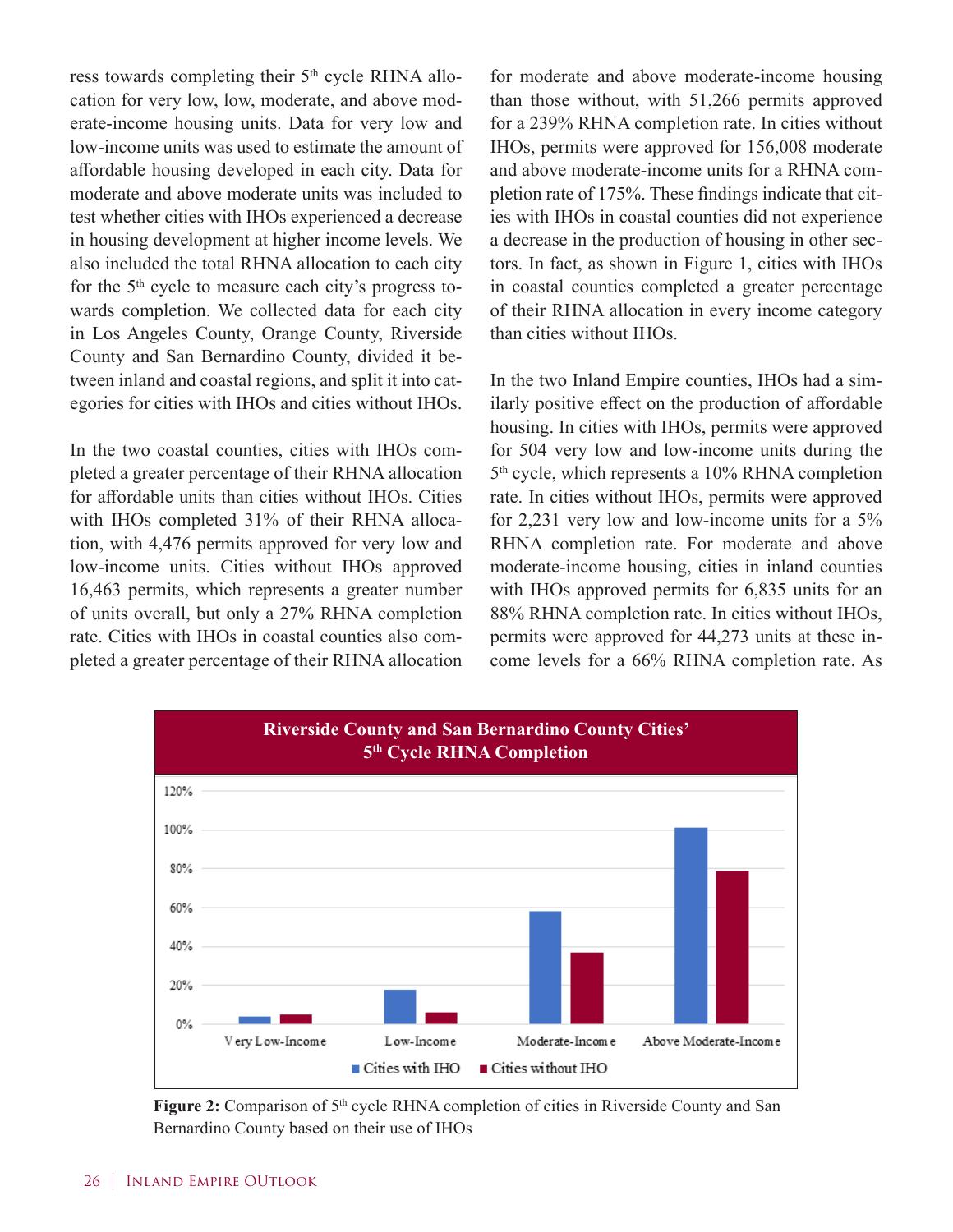shown in Figure 2, cities with IHOs in inland counties completed a slightly smaller percentage of their very low-income housing RHNA allocation than cities without IHOs, but they achieved a greater percentage of their allocations in every other income category.

Several conclusions regarding the use of IHOs and the production of housing in inland and coastal counties in Southern California can be drawn from the Rose Institute study. Nearly one in every four cities in coastal counties uses an IHO while only one in seven cities in inland counties does. This difference may be a result of increased concerns in inland cities that IHOs will deter housing developers, whereas coastal

Although this study's findings indicate that IHOs can increase housing production without reducing production at other income levels, there are several limitations to the study. First, determinations about which cities in Los Angeles County, Orange County, Riverside County and San Bernardino County use IHOs were based solely on an analysis of city information available online, which is not always up to date. Second, this study had a relatively small sample size of only 29 cities with IHOs and 143 cities without. This allowed outlier cities such as Irvine, which alone produced more housing than all other Los Angeles County and Orange County cities with IHOs combined, to potentially skew the results.



cities typically have higher levels of developer interest regardless of additional taxes or fees. Nonetheless, cities with IHOs in both inland and coastal counties collectively completed a greater percentage of nearly every 5<sup>th</sup> cycle RHNA allocation category. The one exception to this is the very low-income category for the inland counties, but here the difference between housing production for cities with and without IHOs was only 1%. These findings not only demonstrate that cities with IHOs usually complete a greater percentage of their affordable housing RHNA allocations, they also show that IHOs do not seem to have a negative effect on housing production in other sectors of the housing market.

Third, in-lieu fees that allow developers to opt out of IHO requirements were not adequately addressed in this study. Nearly every city with an IHO in all four counties uses a form of an in-lieu fee, and many developers choose to pay this fee instead of building affordable housing. These fees are often set aside and used to subsidize future affordable housing developments, but such funds are not reflected in the RHNA data used in this study. Finally, higher levels of housing production in cities with IHOs may be a result of a third variable such as a city government's willingness to encourage and approve housing development – rather than the direct result of IHOs.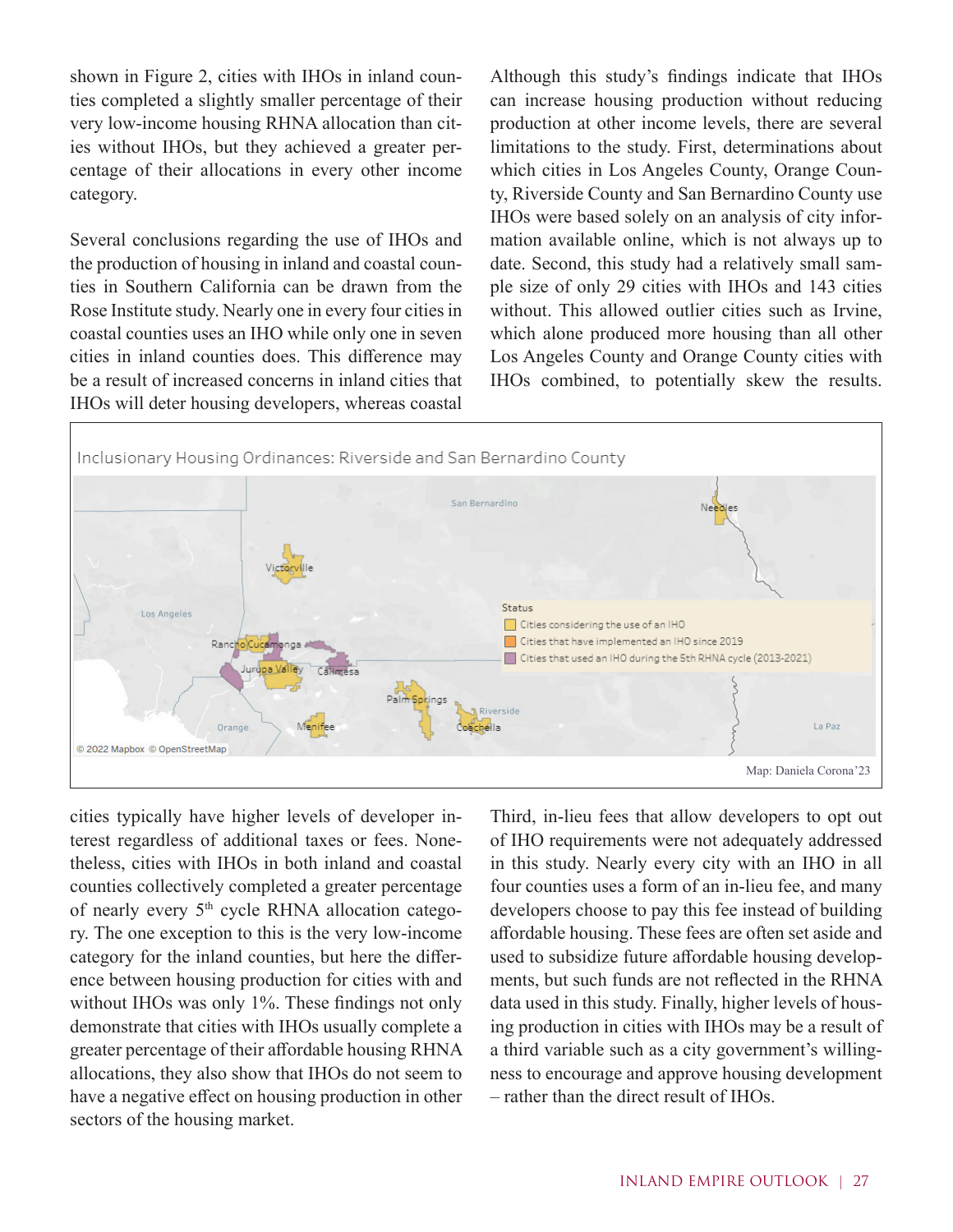The Rose Institute study can also be used to analyze differences in the overall production of housing in inland and coastal counties. Cities in Los Angeles County and Orange County collectively approved more permits and completed a greater percentage of their RHNA allocations at every income level compared to cities in Riverside County and San Bernardino County. With a growing population of over 7 million people, compared to Riverside County and San Bernardino County's combined population of 4.6 million, it is to be expected that cities in Los Angeles County and Orange County would receive a larger RHNA allocation and approve more permits as a result. In fact, they received a 5<sup>th</sup> cycle RHNA allocation roughly one and a half times larger, which is nearly equal to their current population difference.

This proportionality did not hold up during the  $5<sup>th</sup>$ RHNA cycle, however, as coastal cities approved permits for over four times the amount of housing as inland cities. In other words, cities in Riverside County and San Bernardino County only completed 43% of their total 5<sup>th</sup> cycle RHNA allocation with permits approved for 53,038 units. Cities in Los Angeles County and Orange County, in comparison, completed 123% of their total RHNA allocation with permits approved for 228,213 units. The stark contrast between housing production in coastal and inland cities during the 5<sup>th</sup> RHNA cycle demonstrates a conflict between RHNA allocations and the housing market in Southern California. The Southern California Association of Governments (SCAG), which allocated the RHNA requirements from HCD to the four counties, appears to want more housing built inland, whereas housing developers still greatly favor the coast.

Coastal cities approved a greater number of permits than required by their RHNA allocation, but the vast majority of these permits were for above moderate-income units. In Los Angeles and Orange County, cities collectively completed 235% of their collective RHNA allocation for above moderate-income units, approving permits for 186,987 units during the 5<sup>th</sup> RHNA cycle. Similarly, in Riverside and San Bernardino County, 81% of the RHNA allocation for above-moderate income units was completed with 41,377 permits approved. Above moderate units represented the largest share of permits collectively approved by cities in all four counties. At the same time, few cities came close to completing their very low, low, and moderate-income RHNA allocations. Riverside County and San Bernardino County cities collectively only completed 5% of their very low, 7% of their low and 40% of their moderate-income RHNA allocations. Los Angeles County and Orange County cities came closer, but fell short at 27% completion of very low-income, 30% of low-income and 65% of moderate-income RHNA allocations. Several individual cities in the counties studied such as Santa Ana, West Hollywood and Westminster were able to complete their RHNA allocations at these income levels. This was not the case for the majority of cities.

This study noted that twenty-seven cities in Los Angeles County, six cities in Orange County, six cities in Riverside County and four cities in San Bernardino County have recently started to consider the use of an IHO, or have implemented an IHO since 2019. With the availability and affordability of housing in California on the line, it is imperative that local governments are well informed when choosing whether to implement IHOs, and in all of their housing policy decisions. ◆